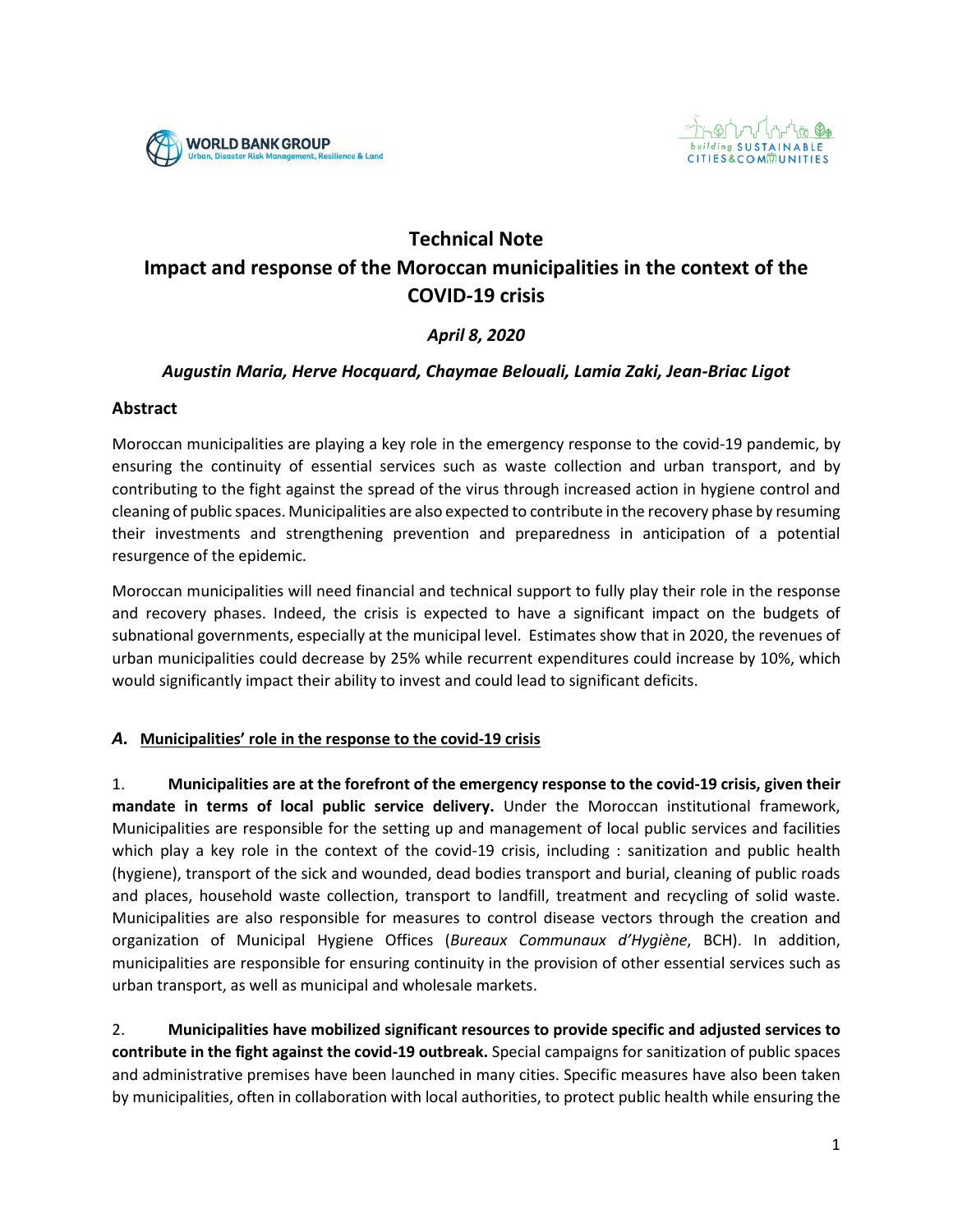supply of food and household essentials, namely through adjusted management of local and wholesale markets. In cities like Casablanca and Tangiers, daily prices are published on the municipality website to avoid any fraudulent price increase. The Municipal Administrative Police (PAC) has also been active in cities such as Casablanca to raise awareness and ensure compliance with the safety measures introduced by the government.

3. **To ensure public service delivery and payment continuity for service providers, municipalities have also increased efforts to simplify and digitalize their administrative procedures.** With the support of the Ministry of Interior, municipalities have accelerated the use of digital technologies to deliver administrative services remotely to citizens and firms, thus limiting physical movements. For instance, the government has accelerated the deployment of the digital platform "rokhas.ma", which supports the digitalization of procedures for the issuance of building permits and commercial licenses. This platform is being rapidly deployed in all Moroccan municipalities after having been tested in Casablanca. The government is also responding to the crisis by accelerating the deployment of digital grievance redress systems and civil registry services.

4. **The Central government has provided municipalities with increased financial flexibility regarding budgeting processes while defining simplified procurement procedures.** Circular No. F/1248 has allowed Presidents of municipalities to release new financial resources or reallocate existing ones, without deliberation of their councils. Furthermore, Circular No. 2138/E of March 26, 2020 simplified the selection and execution procedures of public procurement carried out by local authorities to ensure an accelerated payment of private contractors in the crisis context.

5. **Municipalities are also providing special ad hoc financial assistance to vulnerable populations.** Ad-hoc initiatives have emerged in several municipalities that have been providing financial support to disadvantaged households.

## **B. COVID-19 crisis impact on municipal finance**

6. **With the expected economic recession triggered by the COVID-19 crisis, it is estimated that municipal revenues will be severely affected**. Municipal revenues come from a mix ofstate transfers and municipal own revenues, respectively 54% and 46% on average. Both financing sources are very likely to be affected by the economic crisis which should result from the outbreak of the covid-19, as state transfers are funded through a share of VAT revenues, and a number of local taxes are linked to local economic activity. Estimates show that a 25% decline in municipal revenues should be expected in 2020<sup>1</sup>.

7. **On the expenditure side, a significant increase is also expected on an annual basis.**  Municipalities' budgets present a high volume of fixed costs and rigidity on current expenditures, as staff costs and fees due to operators of local public services represent respectively 34% and 37% of usual recurrent revenues. In addition, a significant increase is expected in expenditures related to specific covidrelated services. Some expenditures could be temporarily reduced, but this is not expected to fully compensate for the increase mentioned above. As a result, estimates show that a 10% increase in municipal current expenditures could be expected in 2020.

<sup>&</sup>lt;sup>1</sup> See annex 1 for a presentation of the assumption used for these estimates.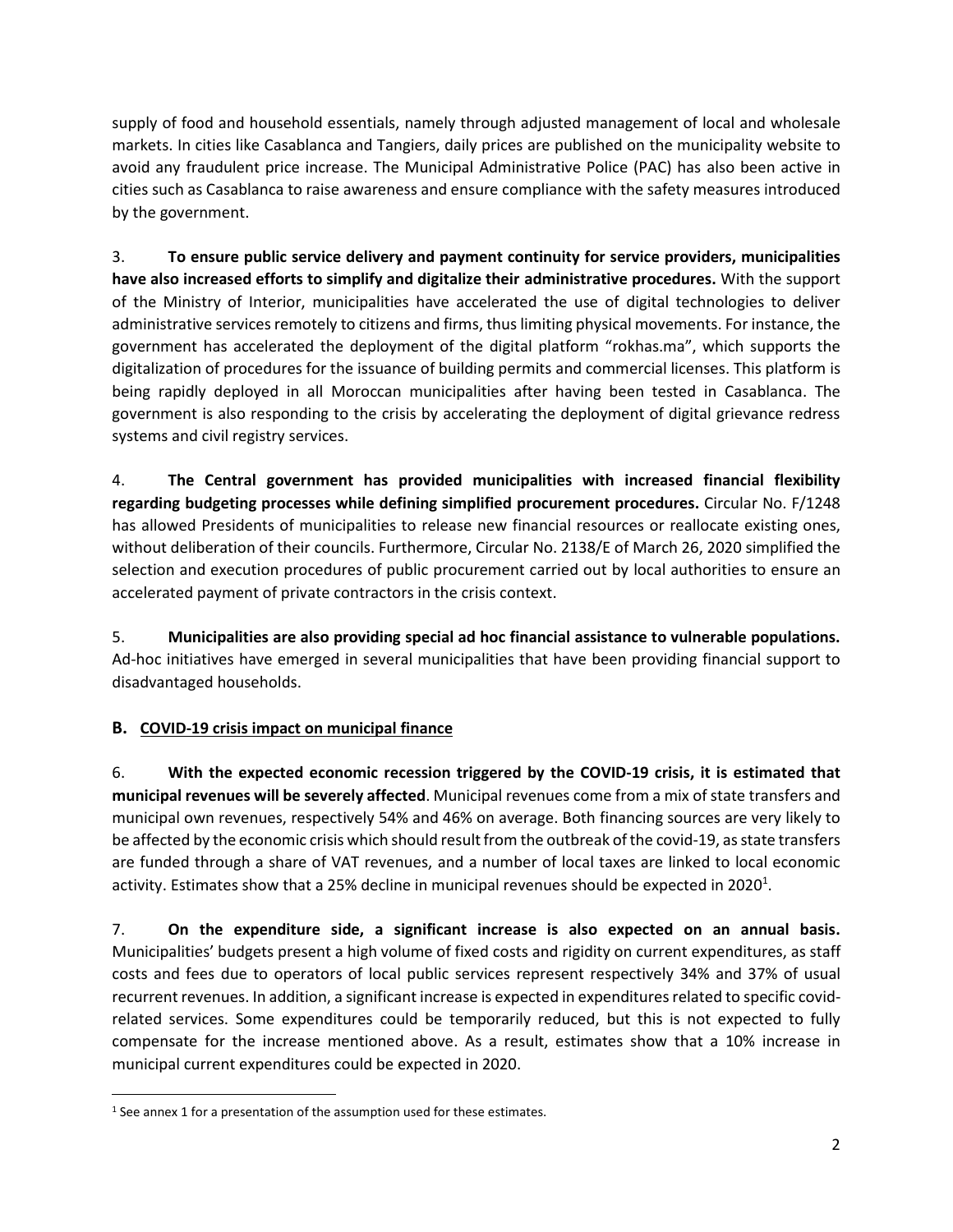8. **The impact on municipal finances will be high, in particular for urban municipalities**. Municipalities aggregate operating surplus<sup>2</sup> in 2019 amounted to MAD 8.4 billion (29% of the aggregate revenues), allowing them to pay capital and interest charges on their outstanding loans (MAD 1.8 billion), and finance their investments (MAD 6,2 billion). With a 25% decrease in revenues and a 10% increase in current expenditures, this operating income is expected to turn into an operating deficit of around 800 MDH in 2020. This would have serious consequences on municipalities financial capacity, making them unable to repay their debt, and to continue financing their investments.

9. **Regions and provinces will also be impacted, but with less severe consequences on their financial capabilities, than municipalities.** Regions and provinces are also expected to face a reduction in their revenues, which are mostly consisting of transfers funded by shares of VAT and income and corporate taxes, which are all expected to decrease significantly as a result of the crisis. However, the expenditures structure of regional and provincial governments is less rigid than the one of municipalities. Indeed, while the recurrent expenditures of municipalities including debt repayments represented 77% of municipalities revenues, this percentage is 62% for provinces, and 19% for regions. As a result, applying the same assumption of a reduction of 25% in revenues and increase in 10% of current expenditures for regions and provinces would lead to a significant reduction in their net operating surpluses, available to finance new investments, without the emergence of an operating deficit. The impact is once again uneven between provinces and regions, the latter seem to still have enough space to pursue local investments. Indeed, provinces Provinces would see their net operating surplus reduced from MAD 1.7 billion in 2019 to 462 million, and regions would see their net operating surplus reduced from MAD 7.7 billion to MAD 5.3 billion.

|                                               |         | Regions            | Prefectures and<br>provinces |                    | <b>Municipalities</b> |                    | Total <sup>3</sup> |                    |
|-----------------------------------------------|---------|--------------------|------------------------------|--------------------|-----------------------|--------------------|--------------------|--------------------|
| <b>Million DH</b>                             | 2019    | 2020<br>(estimate) | 2019                         | 2020<br>(estimate) | 2019                  | 2020<br>(estimate) | 2019               | 2020<br>(estimate) |
| Own tax revenues                              | 790     | 632                | 328                          | 262                | 13 240                | 9930               | 14 3 5 8           | 10824              |
| State transfers (including capital<br>grants) | 8732    | 6 5 4 9            | 4 2 1 3                      | 3 1 6 0            | 15 5 43               | 11 657             | 28 4 8 8           | 21 3 66            |
| Staff cost                                    | (182    | (191)              | (2 117)                      | (2 223)            | (9745)                | (10720)            | (12044)            | (13133)            |
| Goods and services expenditures               | (1 184) | (1243)             | (593)                        | (623)              | (10636)               | (11 700)           | (12413)            | (13565)            |
| Operating surplus                             | 8 1 5 6 | 5747               | 1831                         | 577                | 8 4 0 2               | (832)              | 18 3 8 9           | 5462               |
| Debt interest payment                         | (212)   | (212)              | (52)                         | (52)               | (751)                 | (751)              | (1015)             | (1015)             |
| Debt capital repayment                        | (247)   | (247)              | (63)                         | (63)               | (1044)                | (1044)             | (1354)             | (1354)             |
| Net operating surplus                         | 7697    | 5 2 8 8            | 1716                         | 462                | 6 607                 | (2627)             | 16 020             | 3123               |
| Investments                                   | 7511    |                    | 3 4 0 5                      |                    | 6 1 8 7               |                    | 17 103             |                    |
| Debt service coverage ratio                   | 17      | 12                 | 15                           | 5                  | 4                     | (1)                |                    | $\mathcal{P}$      |

## **Table 1. Moroccan local government finances before the covid-19 pandemic and the estimated crisis impact**

<sup>&</sup>lt;sup>2</sup> The operating surplus (Epargne brute) of municipalities measures their remaining resources/revenues (state transfers and municipalities own resources) after deduction of operating expenses such as wages, cost of outsourced services … <sup>3</sup> All 2019 data is based on aggregated municipal financials published by TGR for 2019 (year of reference). Data labeled 2020 (estimates) has been computed based on Bank team assumptions on the impact of the COVID crisis as detailed in the annex for

municipalities. The line by line estimates for municipalities result in a projected decrease in current revenues by 25% and a projected increase in current expenditure by 10%. The same aggregate assumptions have been used to look at the potential impact for regions and provinces.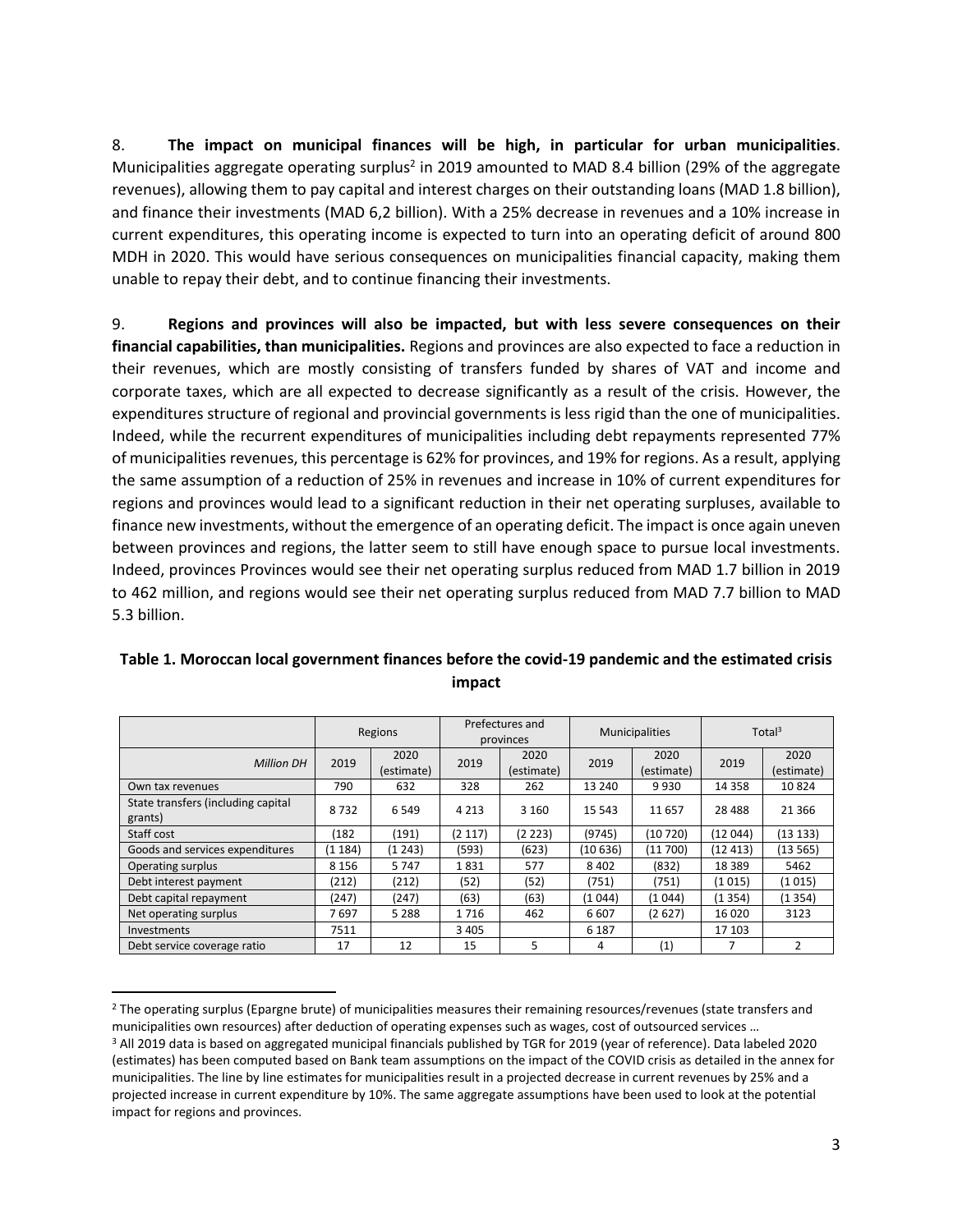*Source: Kingdom's General Treasury – TGR (2019) and World bank calculations (2020)*

10. Municipalities will need significant financial support to maintain the provision of essential services, honor their commitments, and contribute to the economic recovery. Several levels of needs can be considered:

- (i) MAD 2,6 billion would be needed to ensure the continuity of municipal services and to allow municipalities pay capital and interest charges on their existing loans.
- (ii) MAD 3 billion would be needed for municipalities to honor municipalities' existing commitments for the purchase of goods and works, and to carry out the more urgent capital investments following the end of the confinement period.
- (iii) Finally, an additional MAD 3 billion would be needed to keep municipal investments at 2019 level.

### **C. Strengthening municipalities' preparedness and ability to contribute to the recovery phase.**

11. **The health crisis has highlighted the need to support the improvement and adaptation of several local public services provided by municipalities.** Services which proved essential for the management of the crisis and the fight against virus spread have been under pressure. This illustrates the need for enhanced capacities and resources for municipalities to contribute to play their role in emergency, contribute to the recovery phase, and prepare for a potential re-emergence of the epidemic. Public health and sanitary measures in public spaces call for a continued strengthening of the municipal hygiene offices (BCH) and municipal administrative police departments (PAC). Lessons learned from the current crisis should be incorporated into strengthened procedures and technical standards for the delivery of local public services such as collection and management of medical and household waste. Finally, the ongoing accelerated rolling out of digital platforms for the delivery of administrative services should be continued to ensure that all municipalities are able to provide these services through online platforms.

12. **Municipal investment can be a key lever for local economic development.** With the anticipated economic recession, it will be key to support municipalities in resuming the implementation of investment projects, which would represent a source of job creation at the local level. This will undoubtedly require a reallocation of investments to new priority areas of intervention, which would imply the revision of municipal action plans (PACs), as well as the revision of investment contracts under implementation to take into consideration the impact of the crisis. Other administrative procedures may be simplified in order to ease this reallocation process. The role of municipalities in local economy and job creation as well as in fostering private sector investments must also be clarified, as co-financing rules and partnerships with the State have not been settled.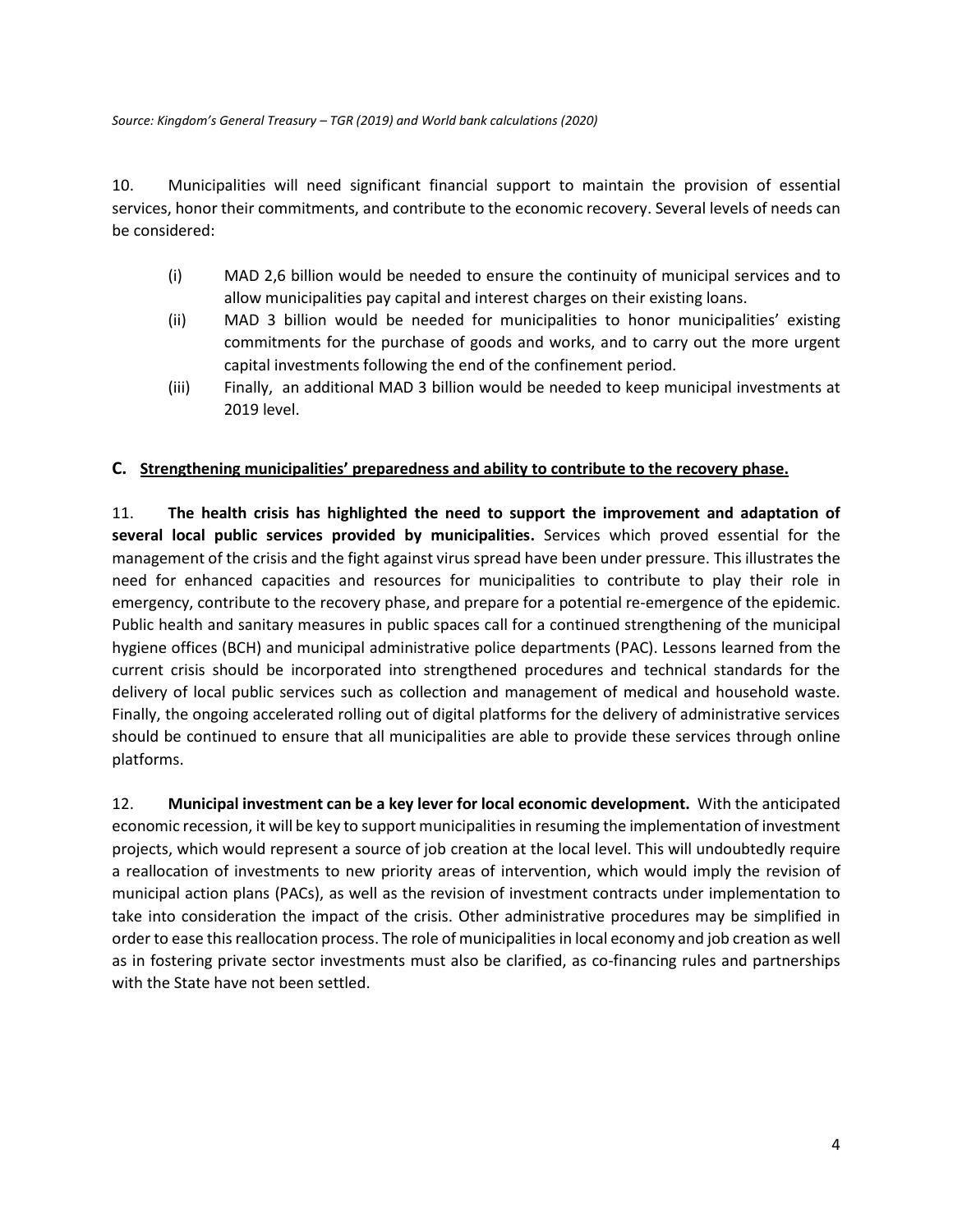#### **Annex 1: Simulation of the COVID-19 impact on municipal finances**

|                                                                        | Expenditure/revenue<br>s in proportion per<br>100 Dh of revenue -<br>Reference Year <sup>4</sup> | Expected<br>impact of<br>Covid-195 | Expenditure/revenue<br>s in proportion per<br>100 Dh revenues -<br>Covid impact | Rationale for expected impact assumption                                                                                                                                                                                                                                                                                                                    |  |  |  |
|------------------------------------------------------------------------|--------------------------------------------------------------------------------------------------|------------------------------------|---------------------------------------------------------------------------------|-------------------------------------------------------------------------------------------------------------------------------------------------------------------------------------------------------------------------------------------------------------------------------------------------------------------------------------------------------------|--|--|--|
|                                                                        | <b>Current expenditure</b>                                                                       |                                    |                                                                                 |                                                                                                                                                                                                                                                                                                                                                             |  |  |  |
| Chapter 10 (except article 50)<br><b>General Administration</b>        |                                                                                                  |                                    |                                                                                 |                                                                                                                                                                                                                                                                                                                                                             |  |  |  |
| Staff salaries, allowances and non-wage labour costs                   | 36.46                                                                                            | $+10%$                             | 40.10                                                                           | rigid expenses, that may increase due to the need of<br>additional capacity, especially in the hygiene public health<br>preservation arear and bonuses paid out for extra<br>hours/effort                                                                                                                                                                   |  |  |  |
| Supply and maintenance contracts related to administrative operations  | 3.17                                                                                             | $-10%$                             | 2.85                                                                            | Expenses may slightly decrease with the temporary<br>closing or underutilization of administrative buildings.                                                                                                                                                                                                                                               |  |  |  |
| Chapter 20<br><b>Social Affairs</b>                                    |                                                                                                  |                                    |                                                                                 |                                                                                                                                                                                                                                                                                                                                                             |  |  |  |
| Subsidies to social and charity institutions                           | 0.87                                                                                             | $+50%$                             | 1.31                                                                            | Will rise due to social assistance needs and initiatives<br>launched by municipalities to respond to these urgent /<br>emergent needs                                                                                                                                                                                                                       |  |  |  |
| Sport-related expenditures including sport association subsidies       | 0.56                                                                                             | $-20%$                             | 0.45                                                                            | The lockdown and safety measures will affect outdoor<br>and group-based activities leading to a temporary<br>decrease in sport related expenditures                                                                                                                                                                                                         |  |  |  |
| Hygiene-related expenditures, Municipal Hygiene Offices                | 0.68                                                                                             | $+400%$                            | 3.39                                                                            | Significant additional capacity needed with hygiene and<br>public health preservation being one of the main services<br>solicited in the fight against the virus spread : these<br>services highly solicited during the outbreak will continue<br>to be delivered at a higher level of effort (compared to<br>before the crisis) even in the recovery phase |  |  |  |
| Cultural-related expenditures including cultural association subsidies | 0.31                                                                                             | $-40%$                             | 0.19                                                                            | Same rationale as for the sport-related activities. It will<br>take probably longer to resume the grouped cultural<br>activities                                                                                                                                                                                                                            |  |  |  |
| Chapter 30<br><b>Technical Affairs</b>                                 |                                                                                                  |                                    |                                                                                 |                                                                                                                                                                                                                                                                                                                                                             |  |  |  |

<sup>4</sup> The overall distribution of resources and expenditures per chapter is based on 78 municipalities aggregated financial data for 2017 extracted from the TGR database. The intrachapter distribution is based on the financial structure of the accounts of the municipality of Casablanca (Casablanca's detailed accounts are the only ones we have for 2017). <sup>5</sup> The expected impact is not assessed scientifically. Based on the Bank team experience and discussions with the client, sensitivity levels have been assigned to each item (in both expenses and revenues) to reflect the short term (1 to 2 years) impact of the crisis on the municipalities operations and resources. A, -10% impact on a revenue item means that it is expected that the volume of this specific source of revenue will decrease by 10%. A +50% impact on an expenditure item means that it is expected that the cost of this item will increase by half.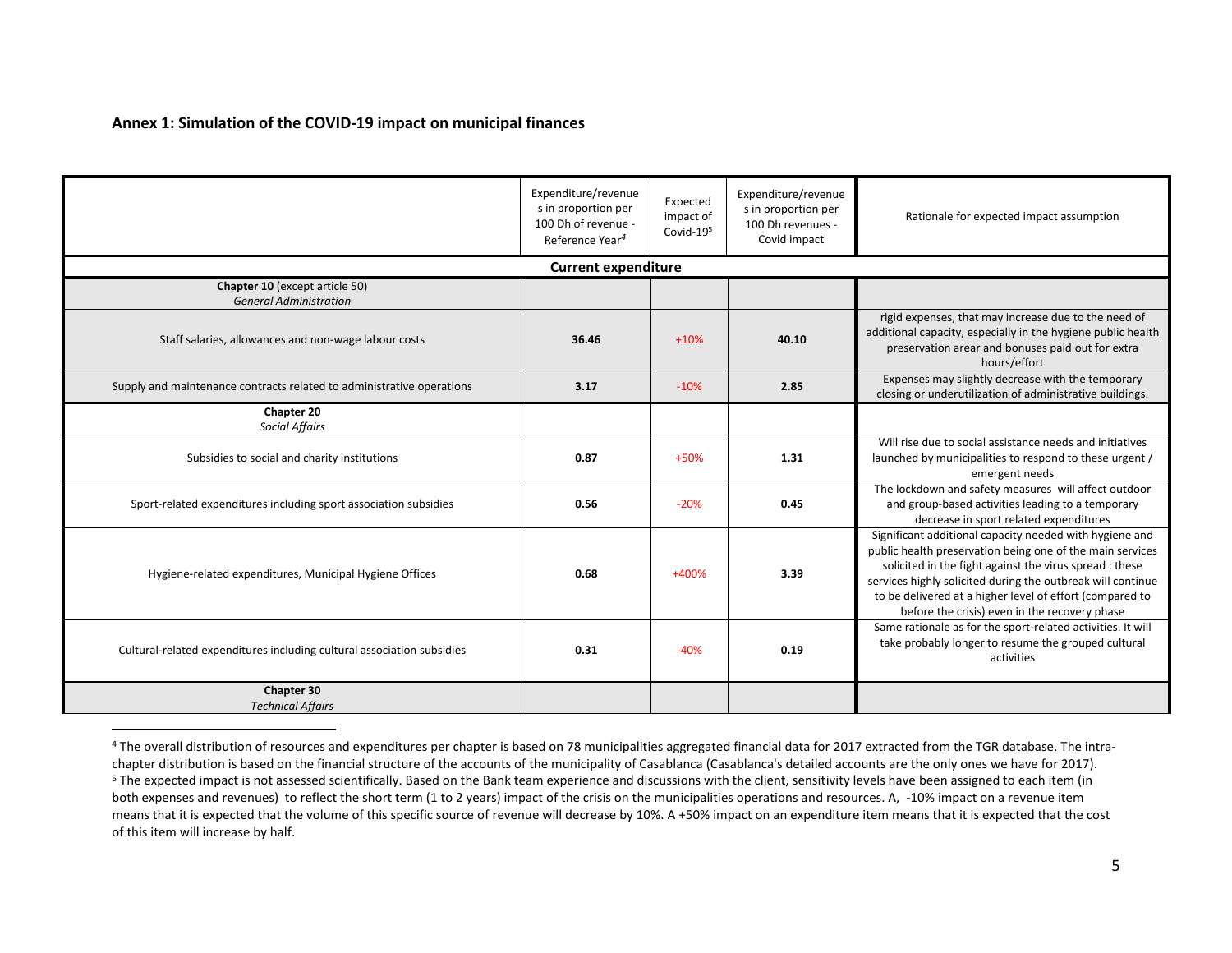| Public spaces maintenance (street, parks, square etc.)                 | 4.98  | $+10%$ | 5.48  | Road maintenance expenditures are expected to increase.<br>Sanitization and public health preservation efforts in<br>public spaces are factored under Chapter 20                  |
|------------------------------------------------------------------------|-------|--------|-------|-----------------------------------------------------------------------------------------------------------------------------------------------------------------------------------|
| Public lighting expenditures                                           | 4.42  | 0%     | 4.42  | No disruption expected in the delivery of this service,<br>implying an impact on its cost                                                                                         |
| Water expenditures                                                     | 1.66  | 0%     | 1.66  | No disruption expected in the delivery of this service,<br>implying an impact on its cost                                                                                         |
| Chapter 40<br><b>Economic Affairs</b>                                  |       |        |       |                                                                                                                                                                                   |
| Chapter 50<br>Support                                                  |       |        |       |                                                                                                                                                                                   |
| Interest and damages paid for third parties, legal fees                | 1.50  | 0%     | 1.50  | no impact identified                                                                                                                                                              |
| Waste collection and cleaning                                          | 15.94 | $+10%$ | 17.53 | The cost may increase due to a higher frequency of waste<br>collection and cleaning and the need to purchase<br>protection equipment needed for staff.                            |
| Payments to boroughs and Inter-municipal Cooperation Institution (ECI) | 9.62  | 0%     | 9.62  | No impact, these entities are supposed to continue to run<br>as usual. Additional costs incurred their usual business are<br>reflected in the other chapters (e.g. hygiene costs) |
| Payments to Local joint ownership company (SDL)                        | 3.01  | 0%     | 3.01  | No overall impact on SDLs though particular individual<br>issues and cost overrun may arise.                                                                                      |
| <b>Total current expenditure</b>                                       | 83.19 |        | 91.51 |                                                                                                                                                                                   |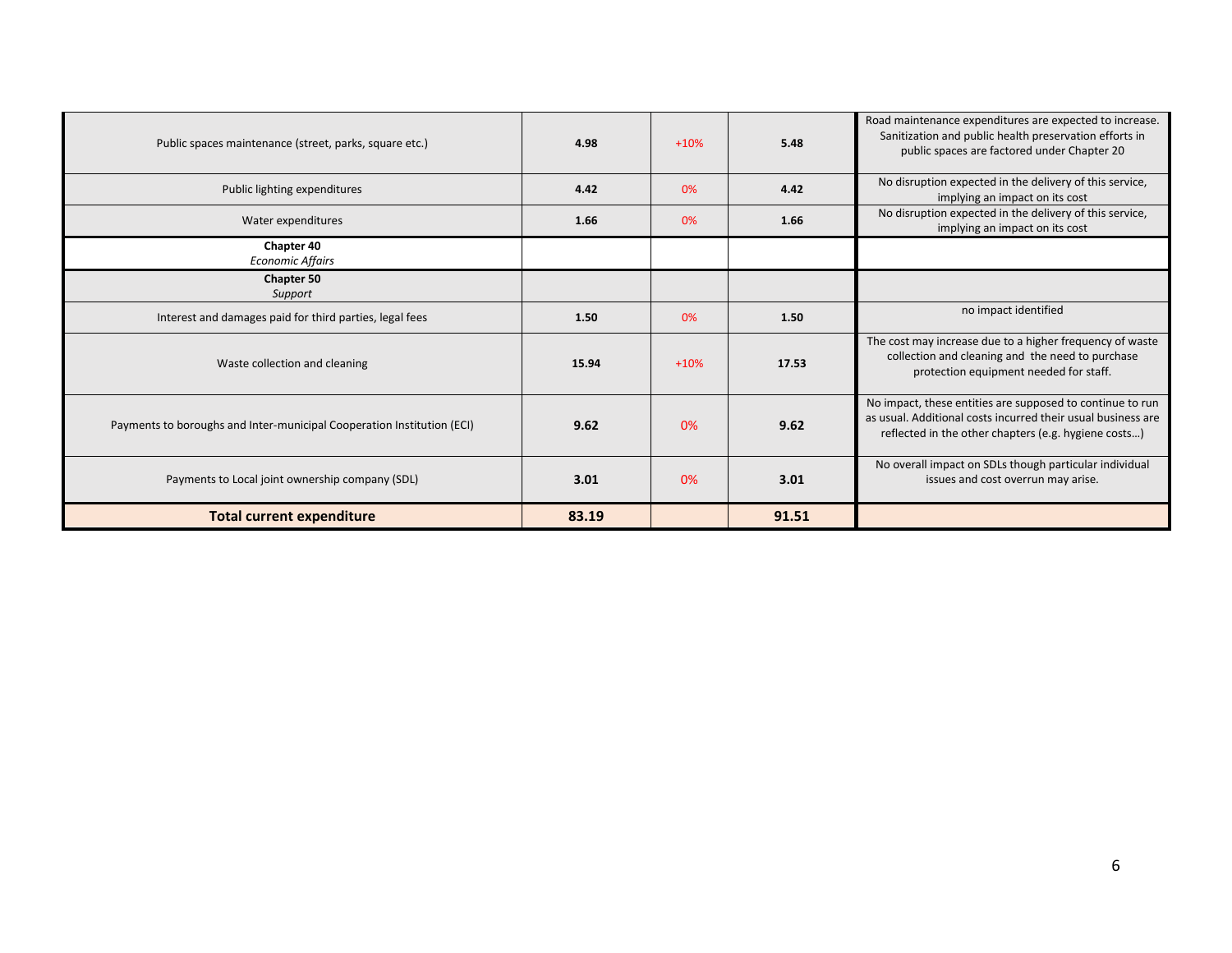| <b>Current revenues</b>                                                                        |        |        |          |                                                                                                                                                                                                                   |  |
|------------------------------------------------------------------------------------------------|--------|--------|----------|-------------------------------------------------------------------------------------------------------------------------------------------------------------------------------------------------------------------|--|
| Chapter 10<br><b>General Administration</b>                                                    |        |        |          |                                                                                                                                                                                                                   |  |
| Share of VAT revenues                                                                          | 28.33  | $-25%$ | 21.25    | Lower purchasing power and the overall economic recession foreseen<br>will affect VAT revenues at the national level                                                                                              |  |
| Miscellaneous (legalization fees, civil status fees, impound fees )                            | 3.15   | $-20%$ | 2.52     | Economic slowdown and lockdown measures have an impact on<br>administrative activities                                                                                                                            |  |
| Chapter 20<br><b>Social Affairs</b>                                                            |        |        |          |                                                                                                                                                                                                                   |  |
| City tax                                                                                       | 1.29   | $-70%$ | 0.39     | The lockdown and the closing of the borders have impacted tourism<br>related activities and related taxes collected by municipalities                                                                             |  |
| Revenues from miscellaneous services (library, conservatory, swimming<br>pools, museums, etc.) | 0.23   | $-70%$ |          | The lockdown and the shutdown of all non-essential activities will<br>temporarily freeze revenues coming from sports related and cultural<br>activities                                                           |  |
| Chapter 30<br><b>Technical Affairs</b>                                                         |        |        |          |                                                                                                                                                                                                                   |  |
| Municipal services taxes, housing and urban taxes                                              | 27.74  | $-20%$ | 22.19    | Will be affected by a decrease in new issue and a slowdown in<br>collection efforts.                                                                                                                              |  |
| Tax on unbuilt land                                                                            | 5.55   | 0%     | 5.55     | no impact expected with a slowdown in the construction sector                                                                                                                                                     |  |
| Construction and subdivision tax                                                               | 1.85   | $-50%$ | 0.92     | Significant impact of the crisis on the construction sector due to the<br>lockdown measures, will lead to a decrease in related taxes                                                                             |  |
| Fees for public place occupation for construction                                              | 0.74   | $-50%$ | 0.37     | Significant impact of the crisis on the construction sector due to the<br>lockdown measures, will lead to a decrease in related taxes                                                                             |  |
| Rental income                                                                                  | 0.37   | $-50%$ | 0.18     | Impact of the economic recession on occupants' financials                                                                                                                                                         |  |
| Miscellaneous taxes (pavement deterioration, garden waste collection,<br>etc.)                 | 0.74   | $-50%$ | 0.37     | Expected temporary decrease with the restriction of movements and<br>difficulties to collect tax                                                                                                                  |  |
| Chapter 40<br><b>Economic Affairs</b>                                                          |        |        |          |                                                                                                                                                                                                                   |  |
| <b>Business Tax</b>                                                                            | 19.81  | $-25%$ | 14.86    | Economic recession that will impact the creation of new businesses<br>and the viability of existing ones, impacting the fiscal base and its<br>ability to pay taxes                                               |  |
| Fees for public place occupation                                                               | 5.10   | $-40%$ | 3.06     | Recession and significant impact expected on restaurants and the<br>catering sector in general, namely because of the lockdown, shutdown<br>of all nonessential activities and social distancing measures imposed |  |
| Fees paid by agents of wholesale markets, fruit and vegetable markets,<br>fish                 | 3.00   | $-25%$ | 2.25     | Expected impact due to a slowdown of the activity (several markets<br>were closed temporarily) and difficulties to collect fees                                                                                   |  |
| Miscellaneous taxes and fees related to an economic activity                                   | 2.10   | $-50%$ | 1.05     | Significant economic slowdown impacting these local taxes                                                                                                                                                         |  |
| <b>Total current revenues</b>                                                                  | 100.00 |        | 74.96    |                                                                                                                                                                                                                   |  |
|                                                                                                |        |        |          |                                                                                                                                                                                                                   |  |
| <b>Operating income</b>                                                                        | 16.81  |        | $-16.55$ |                                                                                                                                                                                                                   |  |
| Debt service                                                                                   | 10.79  |        | 10.79    |                                                                                                                                                                                                                   |  |